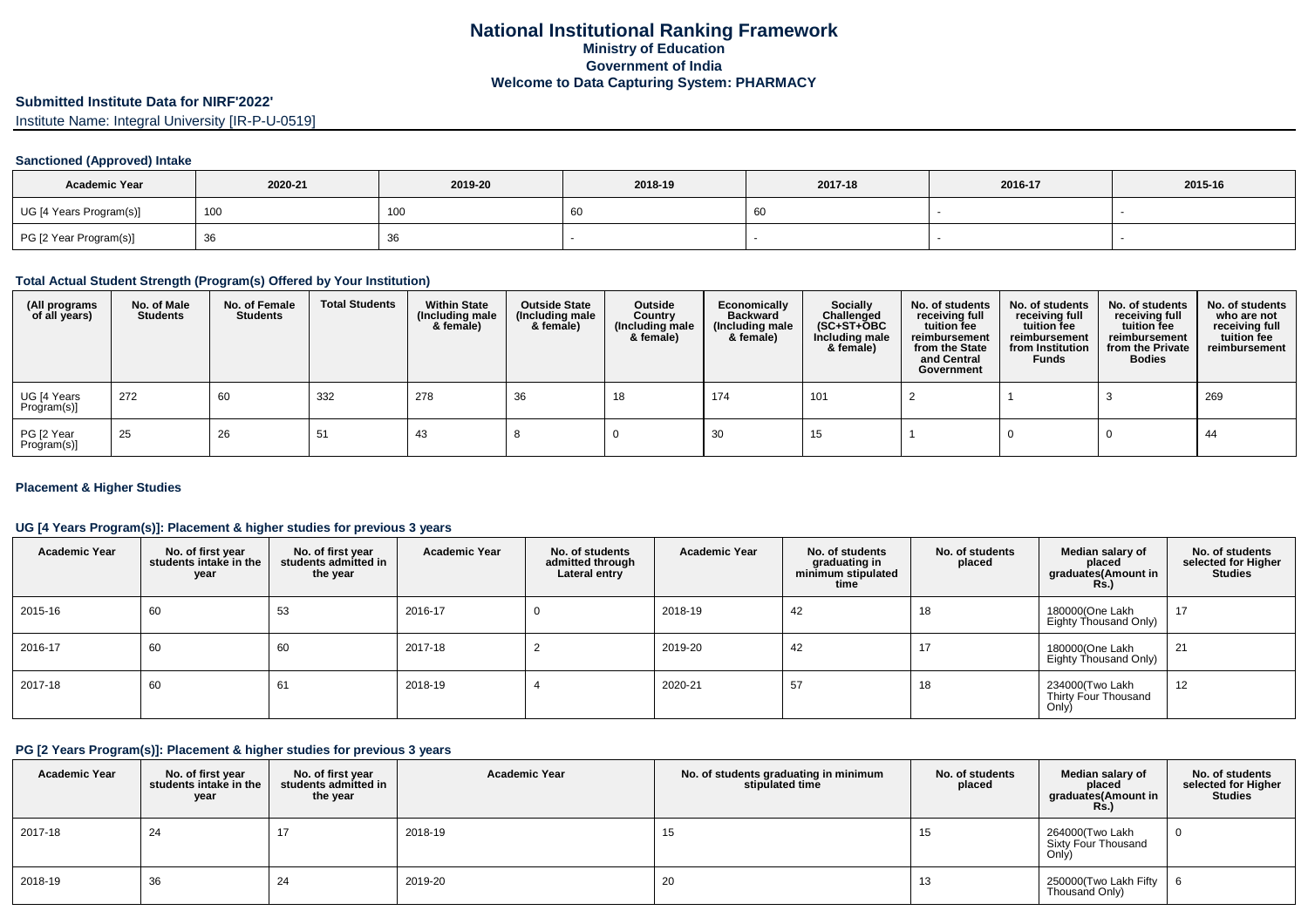| 2019-20 |  |  | 2020-21 |  |  | 264000(Two Lakh<br>Sixty Four Thousand<br>Only, |  |
|---------|--|--|---------|--|--|-------------------------------------------------|--|
|---------|--|--|---------|--|--|-------------------------------------------------|--|

### **Ph.D Student Details**

| Ph.D (Student pursuing doctoral program till 2020-21 Students admitted in the academic year 2020-21 should not be entered here.) |         |                       |         |  |  |
|----------------------------------------------------------------------------------------------------------------------------------|---------|-----------------------|---------|--|--|
|                                                                                                                                  |         | <b>Total Students</b> |         |  |  |
| Full Time                                                                                                                        |         |                       |         |  |  |
| Part Time                                                                                                                        |         | 86                    |         |  |  |
| No. of Ph.D students graduated (including Integrated Ph.D)                                                                       |         |                       |         |  |  |
|                                                                                                                                  | 2020-21 | 2019-20               | 2018-19 |  |  |
| Full Time                                                                                                                        |         |                       |         |  |  |
| Part Time                                                                                                                        |         |                       |         |  |  |

## **Financial Resources: Utilised Amount for the Capital expenditure for previous 3 years**

| Academic Year                                                                                        | 2020-21                                                                           | 2019-20                                                                    | 2018-19                                                                 |  |  |  |  |
|------------------------------------------------------------------------------------------------------|-----------------------------------------------------------------------------------|----------------------------------------------------------------------------|-------------------------------------------------------------------------|--|--|--|--|
|                                                                                                      | <b>Utilised Amount</b>                                                            | <b>Utilised Amount</b>                                                     | <b>Utilised Amount</b>                                                  |  |  |  |  |
| Annual Capital Expenditure on Academic Activities and Resources (excluding expenditure on buildings) |                                                                                   |                                                                            |                                                                         |  |  |  |  |
| Library                                                                                              | 319856 (Three Lakhs Nineteen Thousand Eight Hundred Fifty<br>Six Only)            | 237357 (Two Lakhs Thirty Seven Thousand Three Hundred<br>Fifty Seven Only) | 268148 (Two Lakhs Sixty Eight Thousand One Hundred Forty<br>Eight Only) |  |  |  |  |
| New Equipment for Laboratories                                                                       | 3230633 (Thirty Two Lakhs Thirty Thousand Six Hundred<br>Thirty Three Only)       | 1216915 (Twelve Lakhs Sixteen Thousand Nine Hundred<br>Fifteen Only)       | 0 (Zero)                                                                |  |  |  |  |
| Other expenditure on creation of Capital Assets (excluding<br>expenditure on Land and Building)      | 2172372 (Twenty One Lakhs Seventy Two Thousand Three<br>Hundred Seventy Two Only) | 1502912 (Fifteen Lakhs Two Thousand Nine Hundred Twelve<br>Only)           | 1092699 (Ten Lakhs Ninety Two Six Hundred Ninety Nine<br>Only)          |  |  |  |  |

# **Financial Resources: Utilised Amount for the Operational expenditure for previous 3 years**

| <b>Academic Year</b>                                                                                                                                                                            | 2020-21                                                                                     | 2019-20                                                                               | 2018-19                                                                |  |  |  |  |
|-------------------------------------------------------------------------------------------------------------------------------------------------------------------------------------------------|---------------------------------------------------------------------------------------------|---------------------------------------------------------------------------------------|------------------------------------------------------------------------|--|--|--|--|
|                                                                                                                                                                                                 | <b>Utilised Amount</b>                                                                      | <b>Utilised Amount</b>                                                                | <b>Utilised Amount</b>                                                 |  |  |  |  |
| <b>Annual Operational Expenditure</b>                                                                                                                                                           |                                                                                             |                                                                                       |                                                                        |  |  |  |  |
| Salaries (Teaching and Non Teaching staff)                                                                                                                                                      | 33126695 (Three Crore Thirty One Lakhs Twenty Six<br>Thousand Six Hundred Ninety Five Only) | 28374003 (Two Crore Eighty Three Lakhs Seventy Four<br>Thousand Three Only)           | 27003090 (Two Crore Seventy Lakhs Three Thousand Ninety<br>Only)       |  |  |  |  |
| Maintenance of Academic Infrastructure or consumables and<br>other running expenditures (excluding maintenance of hostels<br>and allied services, rent of the building, depreciation cost, etc) | 11220968 (One Crore Twelve Lakhs Twenty Thousand Nine<br>Hundred Sixty Eight Only)          | 11229417 (One Crore Twelve Lakhs Twenty Nine Thousand<br>Four Hundred Seventeen Only) | 6106521 (Sixty One Lakhs Six Thousand Five Hundred Twenty<br>One Only) |  |  |  |  |
| Seminars/Conferences/Workshops                                                                                                                                                                  | 46787 (Forty Six Thousand Seven Hundred Eighty Seven<br>Only)                               | 65619 (Sixty Five Thousand Six Hundred Nineteen Only)                                 | 35666 (Thirty Five Thousand Six Hundred Sixty Six Only)                |  |  |  |  |

**IPR**

| Calendar year            | 2020 | 2019 | 2018 |
|--------------------------|------|------|------|
| No. of Patents Published |      |      |      |
| No. of Patents Granted   |      |      |      |